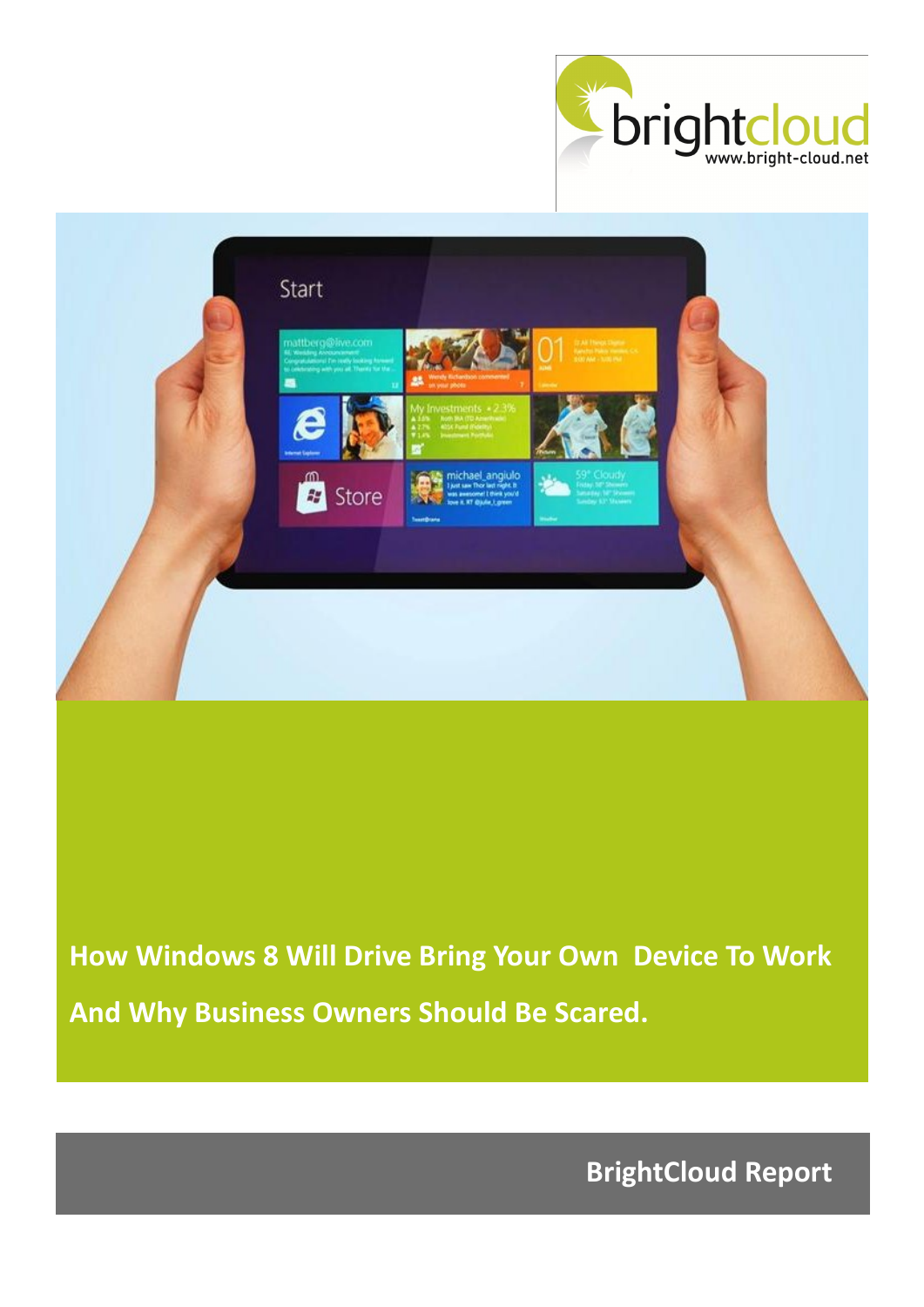



## **Great Reasons To Consider Windows 8**

There are some great reasons to embrace Windows 8 in business, it's a better operating system, will boot up quicker, it will run on existing hardware, it will feature an "app store" which should help smaller businesses to roll out software more quickly and in theory it will be more secure.

The company is promising that Windows 8 will give workers a consumer device like experience on a platform that has all the security and manageability features of past versions of Windows and more.

[Windows 8](http://www.informationweek.com/news/windows/microsoft_news/232601740) will deliver no-compromise experiences on a range of devices, from tablets and PCs to desktops. It will give people the functionality they love and the enterprise-grade capabilities that IT departments demand.

But Windows 8 is aimed more at the consumer user and will present a much more friendly and flexible user experience. Engineered for social communications, consumer users and recreational users some may point out that once again Windows follows along behind the real innovators in this area, but Windows 8 is coming to a desktop near you soon; what will it look like; business or personal?

The tactile, friendly and exciting "consumerized" Metro interface will appeal to most people and while it will run on existing hardware it will drive new hardware sales in touchscreen and tablets. But will business want the headaches and support burden that Metro brings – not if they can be avoided. As a business to business services organisation we don't want to see Metro at work, it's going to be a nuisance and an additional support cost.

Our preference for a work environment is to start all Windows 8 PC's straight into the traditional desktop with much of the exciting consumer functionality hidden, almost certainly office PC's won't have a touch screen interface anyway. We also don't really see many drivers to deploy new Windows 8 PC's into the average business, though there are improvements we can't see a significant return on investment in upgrading to Windows 8 immediately.



The likelihood is that Windows 8 at home will be very different to Windows 8 at work. It's inevitable that users will want to use the touchscreen ability on the tablet but WOA (Windows on ARM) tablets aren't able to join the domain making it more difficult for many IT departments to administer and manage. While the Metro start menu can be avoided at boot up on most devices it is unavoidable (we believe) if users demand an ARM tablet.

**2 Windows 8**: How it will drive Bring Your Own Devices To Work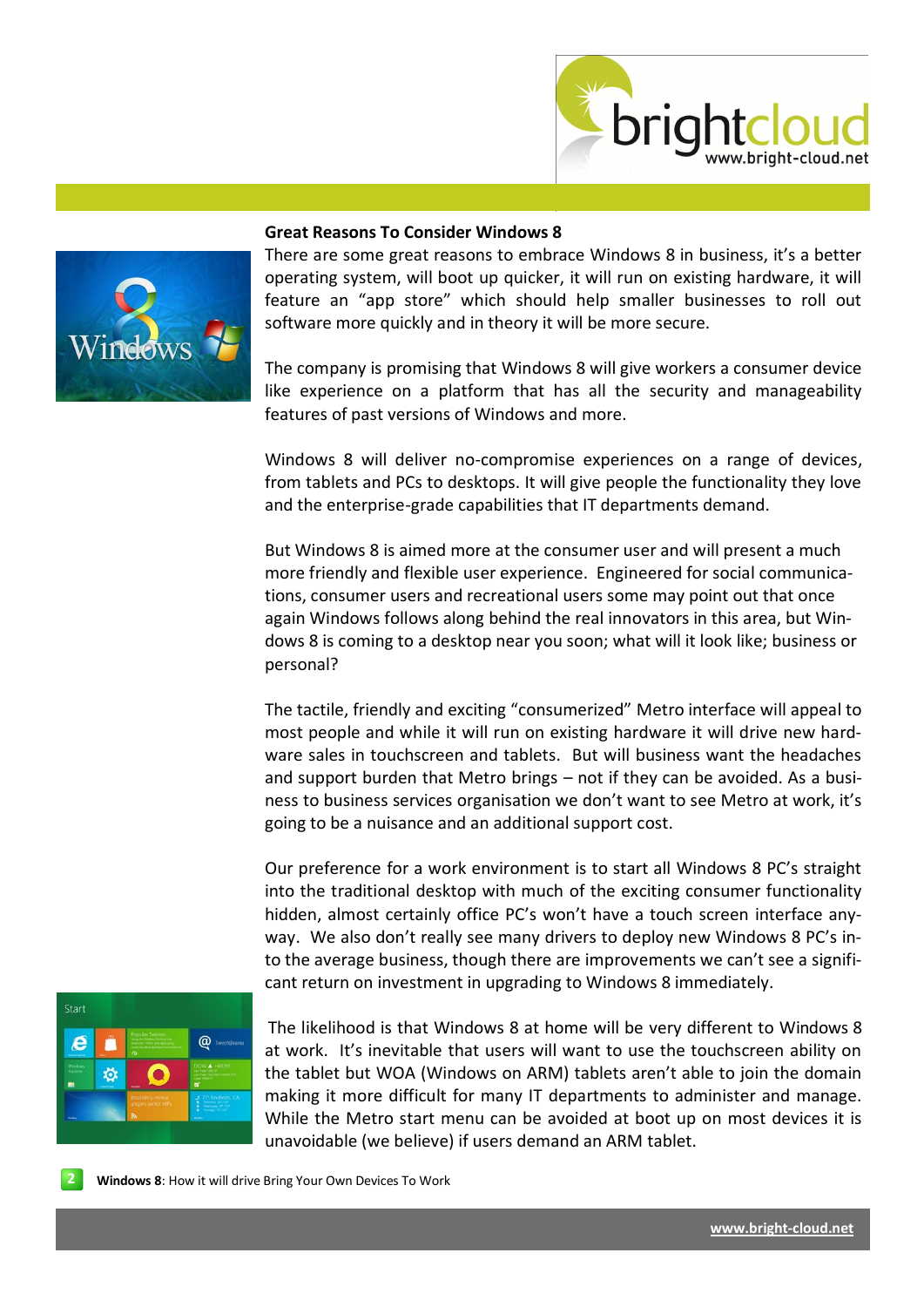



# **Why It Will Drive Growth Of Bring Your Own Computer BYOC?**

So why do we love the idea of Windows 8, well actually for the same reason we love the iPad; it encourages people to Bring Your Own Computer to work (BYOC).

Where we think Windows 8 will have a dramatic appeal is to make the concept of Bring Your Own Computer/Device/PC to work much more popular. This industry initiative allows users to bring their own computing device to work and access the corporate applications from a computer that they are comfortable with. Windows 8 users will want to retain the functionality that this operating system brings to their life, business doesn't really want this on the corporate desktop, and bringing your own device to work may be the sensible answer.

The widespread adoption of computing technologies such as smartphones, laptops, tablets and of course the iPad has naturally led to a rise in employees wanting to use these devices at work.

### **Employee Device Use**

Many employees regularly use more than two devices every day, many are more mobile working out of the office at least one day per week, a recent survey suggests 79 per cent.

Often users are working on much slower and less powerful machines at work than the laptop they have at home. Personal preference may say Mac, Tablet, Laptop, iPad while the employer may still be offering a Windows 98 desktop; it's still out there.

#### **Bright Thinking**

BrightCloud has always encouraged businesses to think differently, one of the first managed service businesses and also a very early innovator in cloud services we are often at the front of trends before they are trends. BYOC is another great example, and it can save businesses a significant amount of money, improve staff satisfaction and attract a better level of employee.

### **BYOC - Consumers or Users**

The consumerisation of IT is here. Consumerisation is the growing trend where business users are making the ultimate choice in what devices, applications, and services they use to get their work done.



**3 Windows 8**: How it will drive Bring Your Own Devices To Work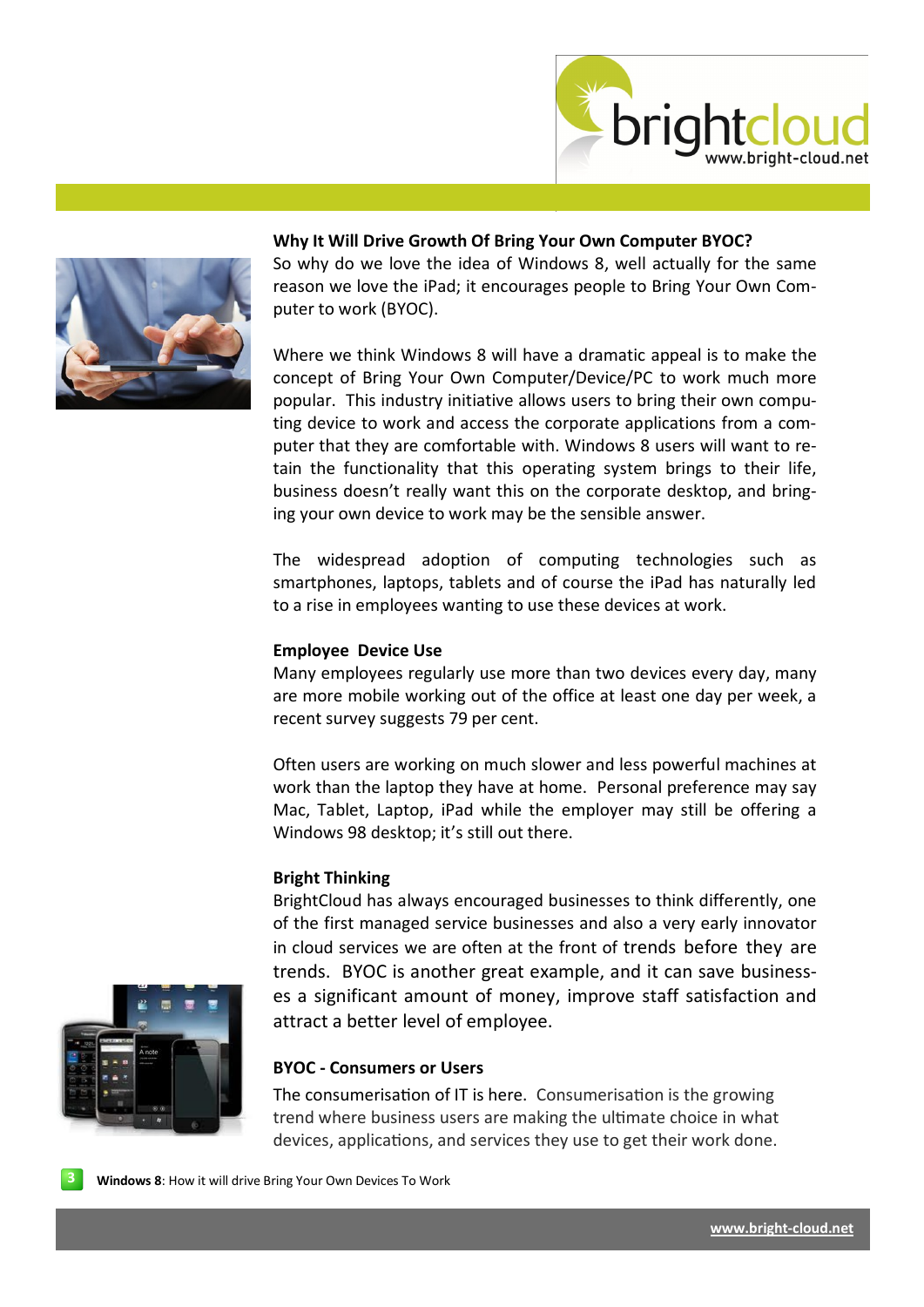



Computing power is now available across a wide range of devices. Consumer devices such as smartphones and tablets are now becoming powerful enough to be able to run the types of applications that were traditionally restricted to desktop and portable computers.

Additionally, many workers are spending time working away from the office, perhaps working at home for part of the week, increasingly blurring work-life boundaries. Many workers are now wanting to use their own devices and have the flexibility to work *out of hours*, so there is great potential to improve user productivity, such as when commuting.

For many workers, such consumer devices appear to represent the future of computing and empower them to do their job more efficiently. There are so many choices available to consumers that members of the workforce prefer to use their own device at work and pressure IT to support their growing need to stay productive and competitive.

Organisations need to embrace the consumerisation of IT if we are to remain ahead and BrightCloud has promoted a BYOC culture with many of its customers.

To embrace the BYOC model organisations need to ensure that the critical applications are delivered securely to the users' desktops and that the corporate data is protected regardless of the device used to access them.

This then leads us inevitably to the cloud; imagine a world where your secure corporate applications and data are protected in a fortified datacentre, delivered by the cloud services provider of choice and accessed by your users via their own computers. Imagine the cost saving, improved user satisfaction, improved efficiency and reliability.



Citrix have been one of the main drivers for BYOC, their technology is leading this market and so of course the company has adopted a BYOC policy – with unbelievable success! Every employee is offered a BYOC allowance which lasts for three years and is to include the support of the computer. There is a list of acceptable computers to choose from; in our experience they all seem to have Macs.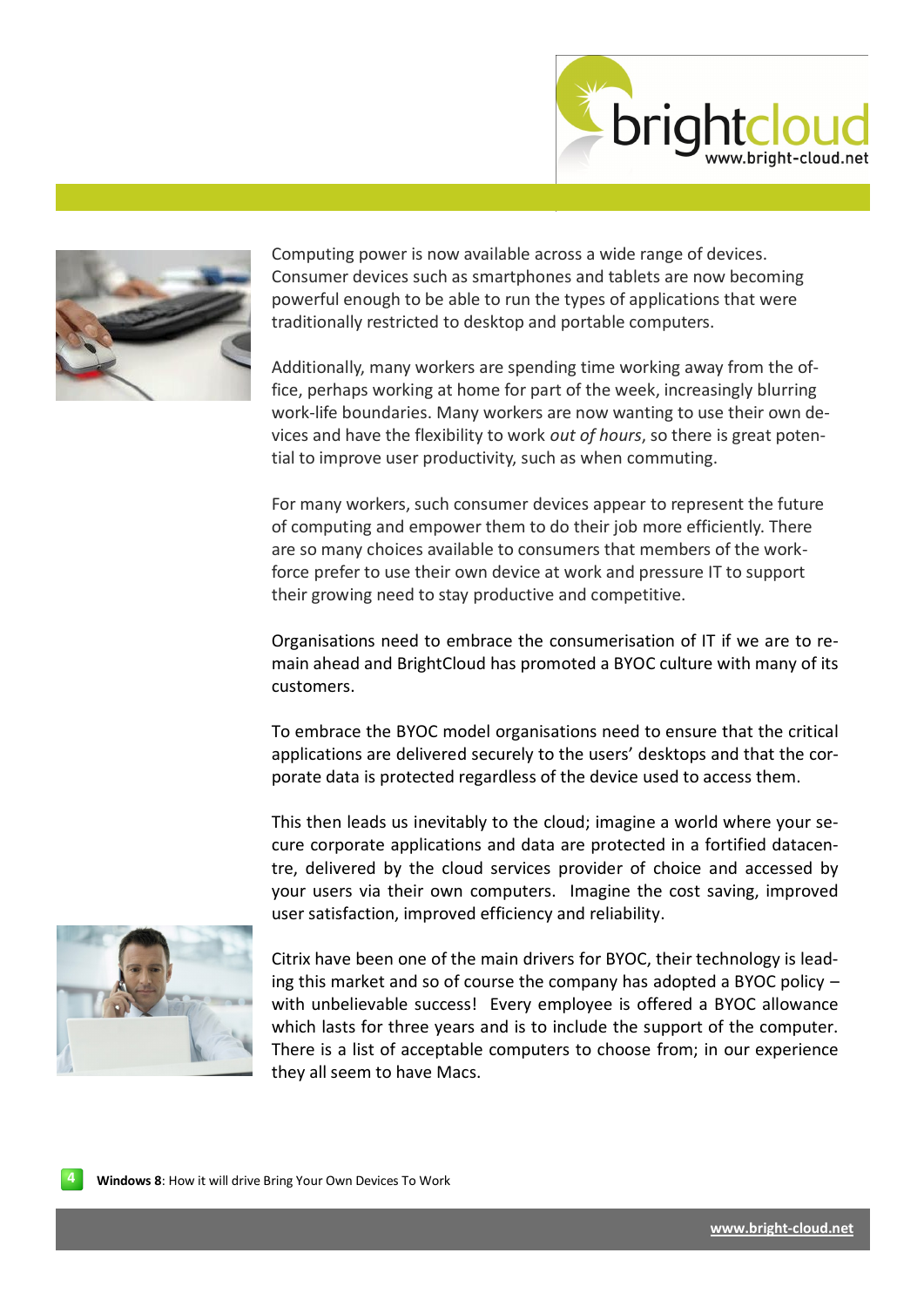



Each device needs a corporate standard anti-virus solution but apart from that it's all down to the employee. All applications are hosted centrally and delivered by a remote desktop and so the application and data is never (rarely in some cases) present on the users own device; never sensitive information.

## **Business Benefits**

As a Financial Director in a medium sized enterprise looking at the IT strategy (or lack of it) and the continuously escalating costs of delivering applications to the business - the idea of not owning any IT hardware at all must seem appealing; but is it feasible?

At BrightCloud we think that it's the way of the future.

# **So how should corporations plan to move?**

Metro start screen will be a hit for the general user community but as a business to business services organisation we don't want to see it at work, it's going to be a nuisance and additional support cost.

Imagine your office with only a network, hot spots for visitors, authorised users with their own authorised and protected computer working at their desk but with the applications held out in the cloud.

When the employee is at home or out of the office the applications are all available over the internet, securely and safely. In this cost saving utopia your IT team only has to look after the applications and the data while working on increasing the value of IT to your business.

This is real and achievable today though we accept that it is mainly progressive and innovative business leaders that will choose this approach. It is actually very easy to trial this environment and BrightCloud would like to help you find out more!

## **Are there any risks to consider?**

Well with all IT systems there are risks and your organisation will need to protect itself and its users, but actually these risks and the associated protection is something that organisations should be doing anyway and should be considered standard these days. The only thing that needs special consideration is how to structure the BYOC agreement and what to include in the acceptable usage policy.

## **Protection and Control**

Of course there are items which need consideration with a completely cloud based infrastructure and a BYOC policy. For example we want to know that the data and applications are protected, that we can "get them back" at any



**5 Windows 8**: How it will drive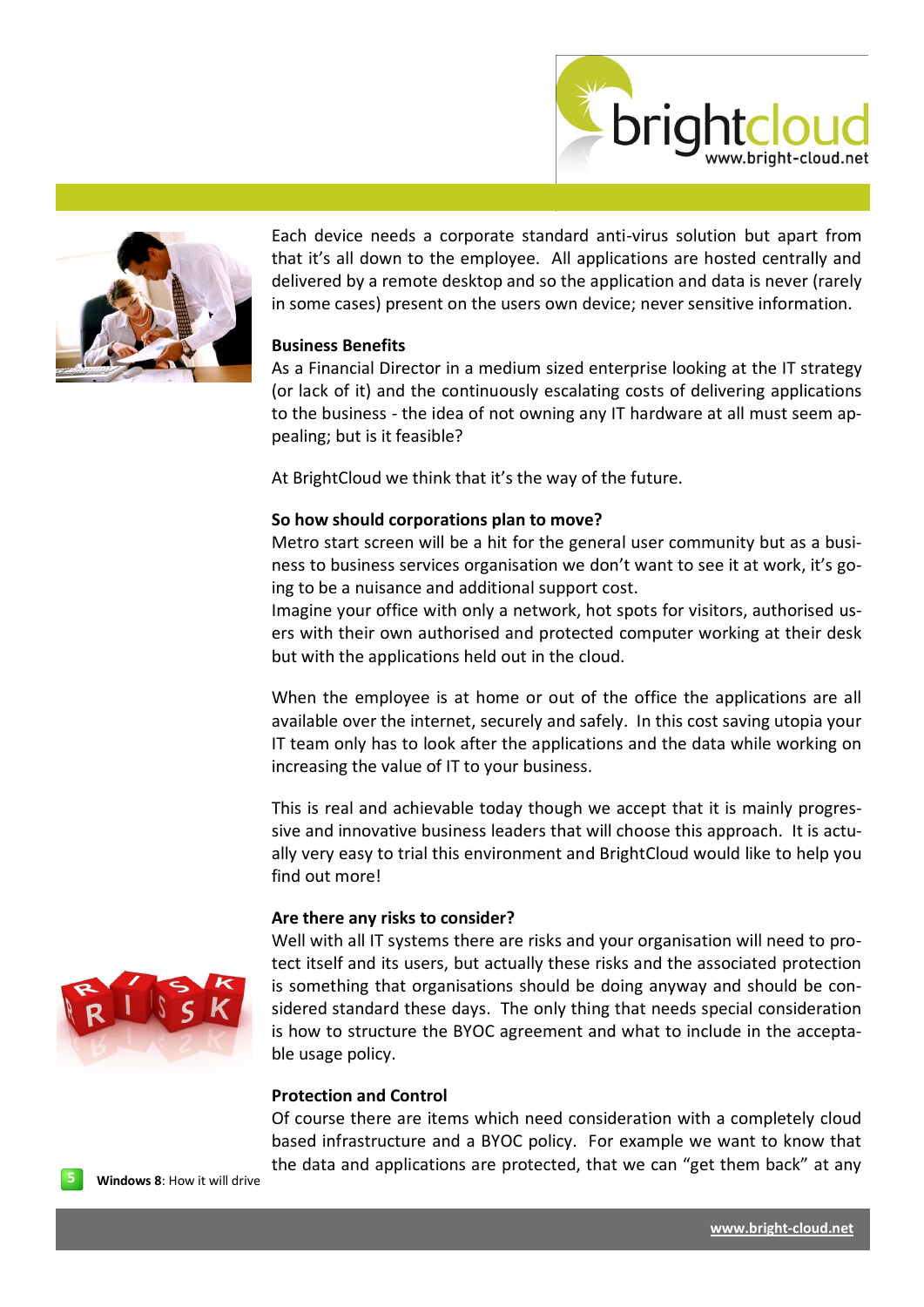



time we need them, that backups are successful. It's all very well hopping into the cloud but how easy is it to get out?

We also need to protect the business from any viruses, malware or internal hacking attacks that could result from a BYOC policy. Perhaps most importantly we need to eliminate the risk of any commercially sensitive date being loaded on to a private PC.

### **Duty of Care**

Organisations will need protection and will be delighted that with Bright-Cloud this is built in already, even to the extent of protecting the desktop device.

There will of course be some mandated software such as antivirus and end point security but of course this will be of benefit to the user at work and at home so should be seen as a benefit to both.

#### **Acceptable Use**

If users bring their own laptop to work can the organisation ensure that it is only used for work purposes? For example if an employee browses their private video collection during lunch hour should the organisation have the power to prohibit this activity? And how do you know that your employees are working, watching TV or shopping?

All users that choose a BYOC scheme will need to sign up to an undertaking to maintain their device and to agree to an acceptable use policy while at work.

And most importantly users will need to take responsibility for the support and maintenance of that device, if it breaks it is their problem, if an installation of a game leads to an issue they are expected to resolve it.



For user that are not IT savvy this means that their BYOC allowance will need to include a support agreement; these are readily available from all good suppliers.

Many organisations will want to ensure that their corporate network traffic is work related, this will reduce the availability of recreational and inappropriate internet traffic; of course this should be done whether it's a

**6 Windows 8**: How it will drive Bring Your Own Devices To Work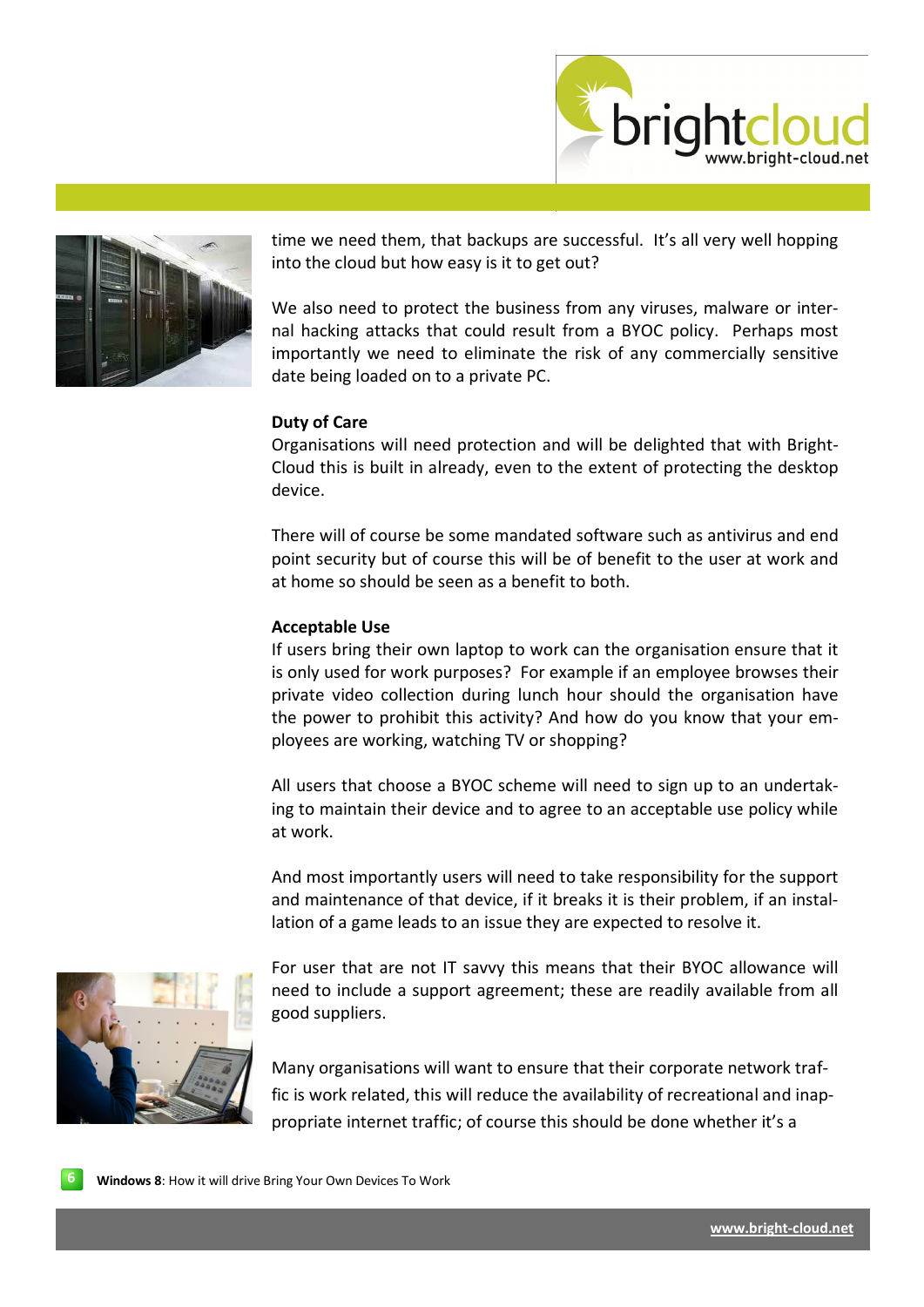



BYOC environment or not.

BrightCloud advocates the use of Network Optimisation and Control technology which not only controls non business network traffic but also improves the speed of cloud based applications.

# **The Cloud**

Forward thinking organisations can look at their IT needs for the next 10 years without worrying about hardware, save for some essential connectivity.

BrightCloud can host all Linux and Microsoft based applications in a scalable and secure private cloud infrastructure provided as a service; other applications can be hosted in our co-location racks. This allows businesses to remove the burden of always planning the next IT upgrade and concentrate on how IT can help the business become more competitive.

The user community can be encouraged to bring their own computer to work. With the organisation providing a safe and secure environment that protects their data while allowing access, users are free to bring any device (provided it meets the minimum specification) to work.

### **Greening IT**

A combination of a Virtual Private Cloud and BYOC instantly improves organisations green credentials, dramatically cutting its own power usage, consumption of IT hardware and reducing the number of IT devices in the world because users are using their own computer at work.



And while the cost saving isn't as dramatic as you may be inclined to think over the years a reduction in capital spend combined with a reduction in IT issues certainly will save money.